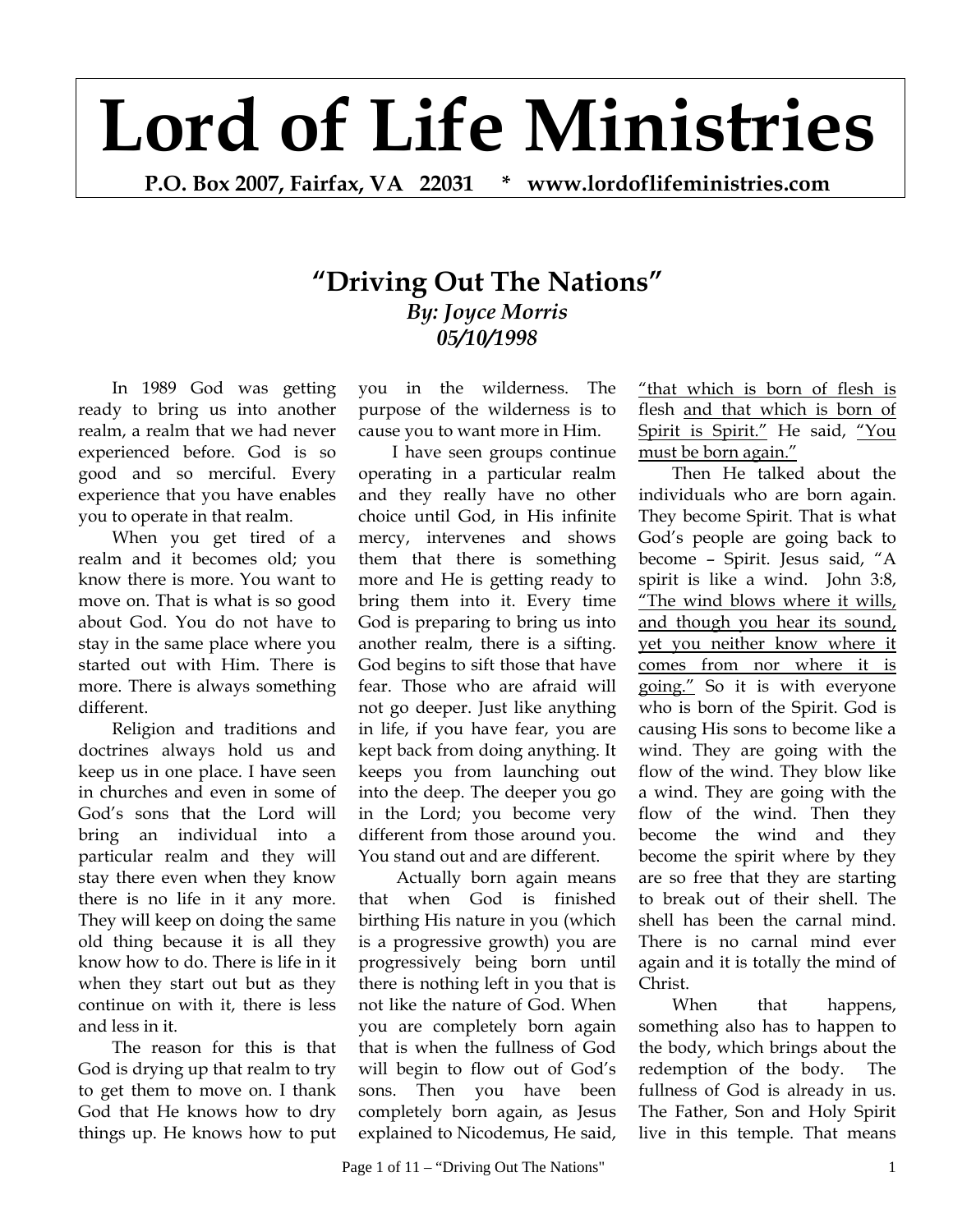that the very fullness of God is in us. He resides inside of us. His fullness is within us. What is keeping Him from coming out? It is the mind. The Lord showed me this a long time ago. The mind keeps Him from coming out of us. Our mind hinders God. God is hindered because you do not know who you are yet.

When you begin to identify with your true self, which is God – Emanuel in the flesh, then you will come into the fullness. Jesus was God – Emanuel in the flesh. That is who we are. He resides in the flesh. We are looking at Him. Everyone wants to see Jesus. Well, I am looking at Him. Sometimes you do not look like Him and you do not behave like Him, because you forget who you are. If you really knew who you were, you would be the total expression of the Father. Jesus had an awakening. He began to know who He was. When that happened He was the Total expression of the Father.

He was the brightness of the glory of the Lord. No matter what He was doing, people would look at Him and they would see God. Some called Him Satan because their eyes were not opened. They could not see because God did not allow them to see. God will not allow everyone to see God in you. We, being hidden in the secret place of the Most High God. At times God will open people's eyes and they will see the Christ in you, as well as feel the anointing. You may walk in a crowd and people will stare at you. They are seeing the glory of the Lord. They do not know what they are seeing but they are seeing light. Jesus said, "I am the light of the world," and He also

said, "you are the light of the world." Why did He say that? He said it because He resides in us. He understood that He was bringing forth a people to discipline their minds to bring them to a place where the Christ could be seen.

It takes God some time to work on us. It takes God to change our minds. The mind has been developed and influenced by this world. Our mothers and fathers and our generations have molded us, our cultures, traditions and doctrines of religion molded us. Now God is breaking those molds. You're every experience and every memory is in your subconscious. It is in your mind. God in His infinite mercy has to undo all that. He has to go into your mind and heal areas of hurt and pain and wrong thinking. That is why Jesus said, "I came to heal the broken hearted. Thank God He did come to heal the broken hearted. He knows how to do it. There is no limitation in God. He can go right into your mind anytime He wants to. He can go right in your soul and expose every memory and every experience that you had in your life. He exposes it in love and then He can consume it by the fire of the Lord, which brings freedom and liberty, and it brings change. These experiences have created images in the mind and imaginations, doubt and negative thoughts. This was the problem that Israel had. They had problems with the seven nations, which they never dealt with. God told them to destroy all those nations but they did not do it. The nations took them over and they went after many lovers. The seven nations are the thoughts that are in the mind. Scripture says the seven nations of Israel were seven plagues.

You can have a thought in your mind that will plague you. You can suppress that thought and think you have gotten rid of it and the next day or week that thought is back plaguing you again. Nations are imaginations. The mind knows how to create images. The mind is like a mirror. It can cause images to look very real. It is just like watching a movie. You see all these images and feel like they are real.

Now you are sitting in this temple, which is you, and your true self is in the temple. You look at the screen, which is the mind. The mind is portraying different images. Some of those images are your own past memories or they can be coming from your generations that are connected to you.

You can get so caught up in a movie, even though you know it is just a movie. Next thing you know, you are right in it and it becomes real. I remember one time, in watching a preview of a movie called "Gorilla In The Mist," and a gorilla instantly appeared. A woman in the audience jumped right out of her seat and screamed. It became very real to her. Seeing that gorilla connected with something that woman had in her mind. She had fear.

It might be well to stay away from scary movies. You just feed the fear that is already in you and it brings even more fear. That is just an example to let you know how the mind works. God wants us to know that our images and imaginations are not real. Do not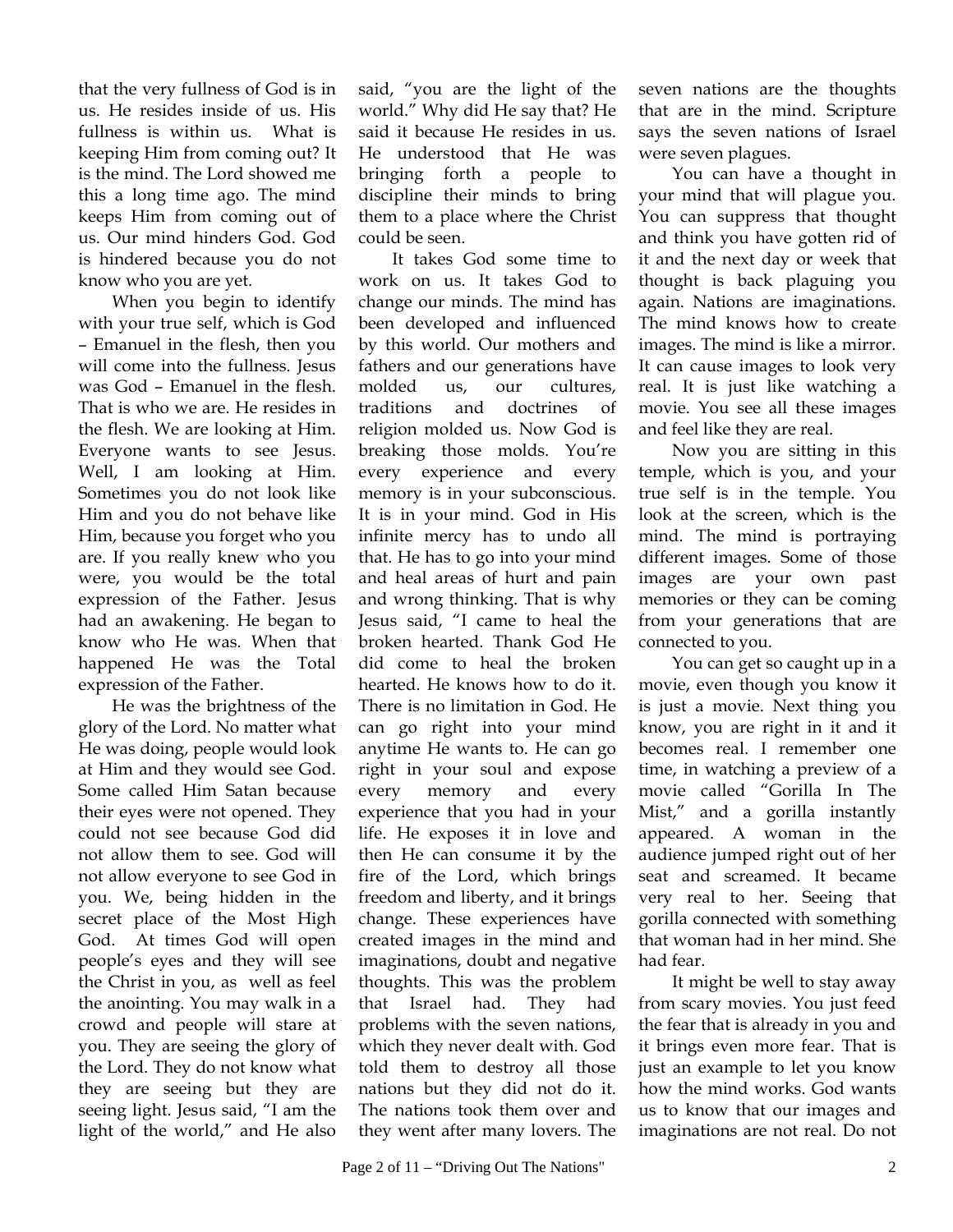lean on your own understanding, your reasoning or the images in your mind.

We sometimes get images in our mind by the appearance of things outside of us. As an example, perhaps you have a very difficult situation in your life. Your mind has an image of that and it gets continually worse as you look at it. The more you look at it, the worse it gets. Eventually you cannot even see God. All you can see is your situation or problems. God does not even exist anymore. He is not there. That is why some of Gods people cannot worship Him in Spirit and Truth. You cannot worship God when you have so many thoughts that you are giving more time to, so they have a stronghold on you. It will get a hold of your mind. You can tell how images get a stronghold in some people. Conversation with them will show you where their mind is; that is all they can talk about. There is something in their mind that keeps pulling them in that direction and it takes them out of the peace and rest in God until God goes into the soul- (mind) and deals with what is there.

There is something in the soul which causes these images to be continually creating. Even though these situations are happening; they appear to be much worse than they really are. We make them worse by looking at the appearance and putting all our energy in that direction. We have all been there.

We come to God and He has to make us a child again. You cannot come to God unless you come as a little child. God is strange. What does it mean that

we have to become as children? A child trusts its parents. A child has no worries or responsibilities. They have a life of ease. They can depend on their parents. We come to God as a child; learning how to depend on Him and learning not to do everything in our own strength, but learning to rely on Him. In doing this we are able to grow up and become sons. We are to remain in that child like state knowing that we can do nothing without Him. We are totally dependent on the Father.

Last we went into the book of Joshua. He was a man-child and was raised up to deal with nations. He was to deal with rulers and kings that were in the promise land. He was going to bring kings into captivity so that the people could possess the land and come into their inheritance.

We are getting ready to come into our full inheritance in the Father. This means each of us is to enter into the fullness of God. Joshua was being raised up to be a savior and a deliverer. First of all, he had to arise. God woke him up and he began to ascend in his mind. He also had to remove himself from Shatter, which represents the carnal mind. He had to come to the place where he would no longer walk into the place of the carnal mind. He also had to come to the place of the Jordan River. The Jordan River is the place of death. Meaning, death to the flesh man, the carnal mind and the appetites of the flesh. Death to ones own desires and will. That is why Jesus said, "Pick up your cross daily and deny self." That was the place that Joshua was coming to – a place of denying self. When you are operating out of the carnal

mind you are centered on self. When you are in the mind of Christ, you lose sight of self. It is self-will that wants to rule. Joshua was removing himself from the carnal mind and the fleshy appetites. He was willing to come to a place of death to self. That is when you come into resurrection; the resurrection power and anointing of Christ in you as you die to self. God is cleaning up the soul. He has to do this so that death will take place in a particular area. The soul dies slowly and there is pain because it does not want to die. If you give room to an area, which God has dealt with, it will become stronger than it was before. That is because God is trying to teach you not to fall back in that area again, but to press forward and allow Him to bring you into more freedom and liberty that is in Christ. Every time He delivers you out of bondage, and you go back into it, you experience even more bondage. That is how it works.

God is saying, "When are you going to learn?" I set you free so that you might submit to righteousness. God is cleaning up the soul. The more you allow Him to clean up, the better you will feel. You have more life, peace and joy. When God does the final touches we will experience the fullness of His joy. We have not experienced that as yet but it will happen.

Joshua said to the people, "When they would see the priests bearing the Ark of the Covenant, and you begin to see the Sons bear the Glory of God; and you see the Sons of God bear the nature of God, when you start to see the Covenant of the Lord and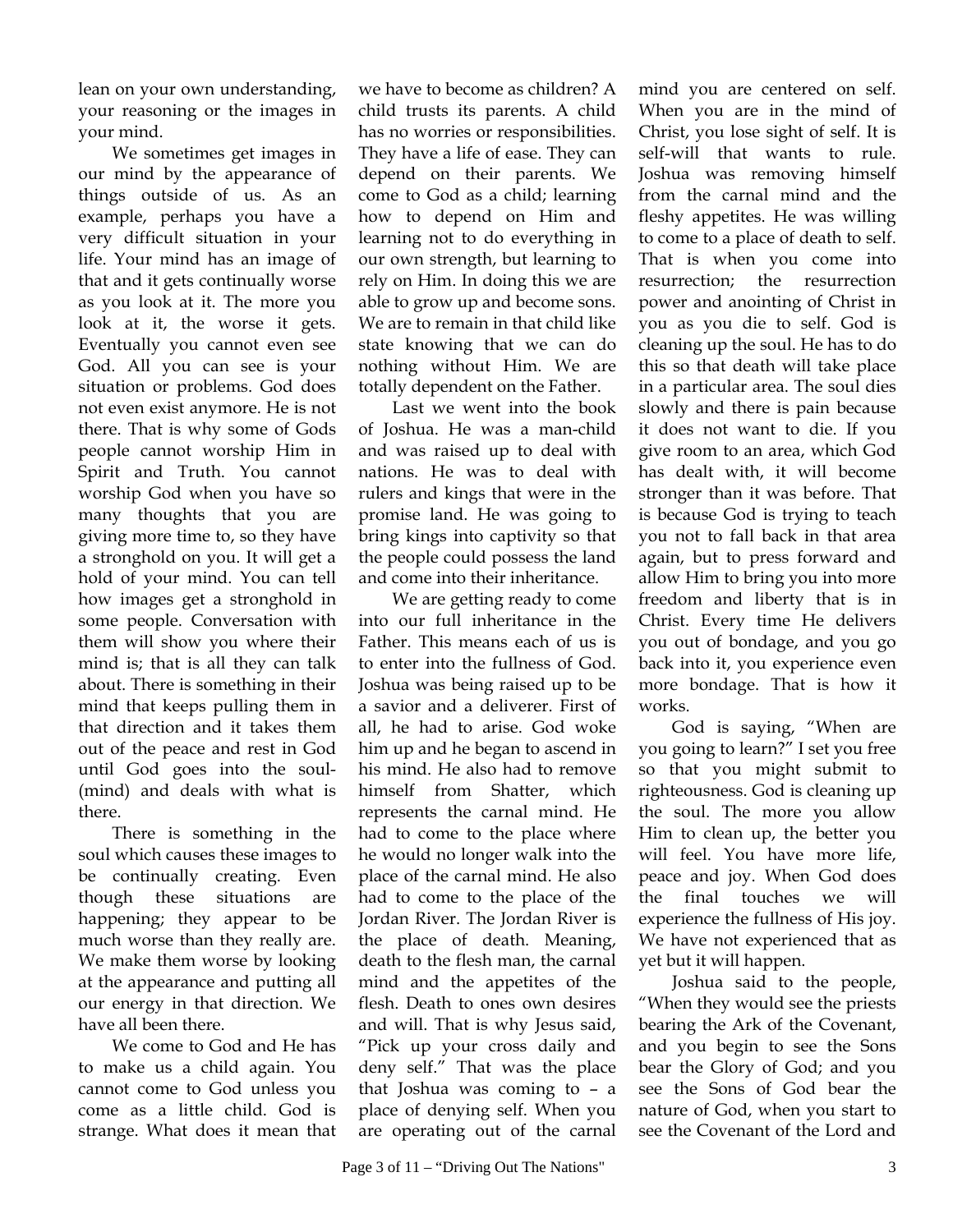His mercy and His goodness and His kindness and patience and long suffering operating in the Melchizedek Priest Order, you will have some people that want to follow those priests across the Jordan."

God showed me that He has put His Sons through hell. We have had to experience those hells one way or another. You have had to experience pain and suffering. Christ said, "If you suffer with Me, you will reign with Me. You cannot reign with God by any other way. The only way you will reign with Christ is by going through some suffering. It is the suffering that causes the fruit to come forth out of the vine. As people begin to see the Sons bearing the Glory of the Lord, they will want this.

When God brought me out of my battles of hell and torment that was in my mind, I thought, "Great, now I will have so much fun to enjoy life with the Lords joy, and the peace of God." It was then that God showed me that I would have to go into other people's hells and bring them out of it.

When the priests crossed over the Jordan, they had to stay there until they got everyone across. Some of you who may still be in hell in your mind will see that God is trying to clean up your soul to bring you out of those hells. Whatever is in your soul (mind) brings you back into that hell. Let God deal with those nations and images in the mind so that you can enter into a rest in your mind. You may go out every now and then but not like you used to.

Begin to learn the ways of God, so that you will stay in that

rest and peace. Then you will be able to descend into others hell and bring them out. That is what we do here. We ascend and we descend. We have to bring others out of hell where they have been for a very long time and bring them into that rest in Christ.

 That is the mercy and compassion of Christ. God is not delivering you out of your soul so that you can have a happy, happy life. You will not be wrapped up in yourself, me, myself and I life and have a bed of roses. He is delivering you because He wants to use you to deliver others. That is what He has called His sons to do. Every son that god is raising up is to become a deliverer. You cannot become a deliverer until you are delivered. As I said, then you will deliver others. That is God's goodness.

Joshua said to the people, "We are going to go to a place that you have never seen before." God has been showing us the same thing. He is getting ready to take us into another realm. He showed me that those who are caught up in god would go into another realm. Those who are caught up in family and the cares of this world might miss it. It depends on what your mind is focusing on. God wants us to be caught up in Him, every day.

When I wake up in the morning, I am thinking about Him, when I go to bed at night I am also thinking about Him. Some people may think that I am sick or crazy, but when you fall in love with God, you think about Him all the time. If you are in love with your job, you will have your mind on it all the time. If you love your husband more then God you will have you

husband on your mind constantly.

God's sons should be in love with Him. Those who are not caught up in God and are not faithful to the end will miss the realm that God is bringing us into. We have been having a little taste of what that realm is about. I want it. I long for it.

There are going to be situations or incidents to try to trick you and get you off of that path. There is a prize that is waiting for us. Paul said, "I press on to the mark of the high calling in Christ Jesus."

We have noticed lately at our meetings that we have been seeing the overcomers more and more on the other side. We have been having a taste of that particular realm. I asked God, "Why are we seeing the overcomers so often lately?"

A couple of weeks ago, there was such a oneness of worship and praise, (That is when the anointing is so strong.) out of the oneness there was a oneness with the overcomers and the just men made perfect. There was complete silence in the heavens and total silence on this side. The Father caught some of us up in that realm. I had a taste of it several times. You do not even want to come out of it. When you are caught up in that realm of being in the mind of Christ, it is great. You feel like a 20 year old, you could run a race, no aches or pains. In that place there are no negative thoughts, just total life and peace. No death can enter in, in that realm. God is getting ready to bring us into a place where no death will enter in. No negative thought will enter into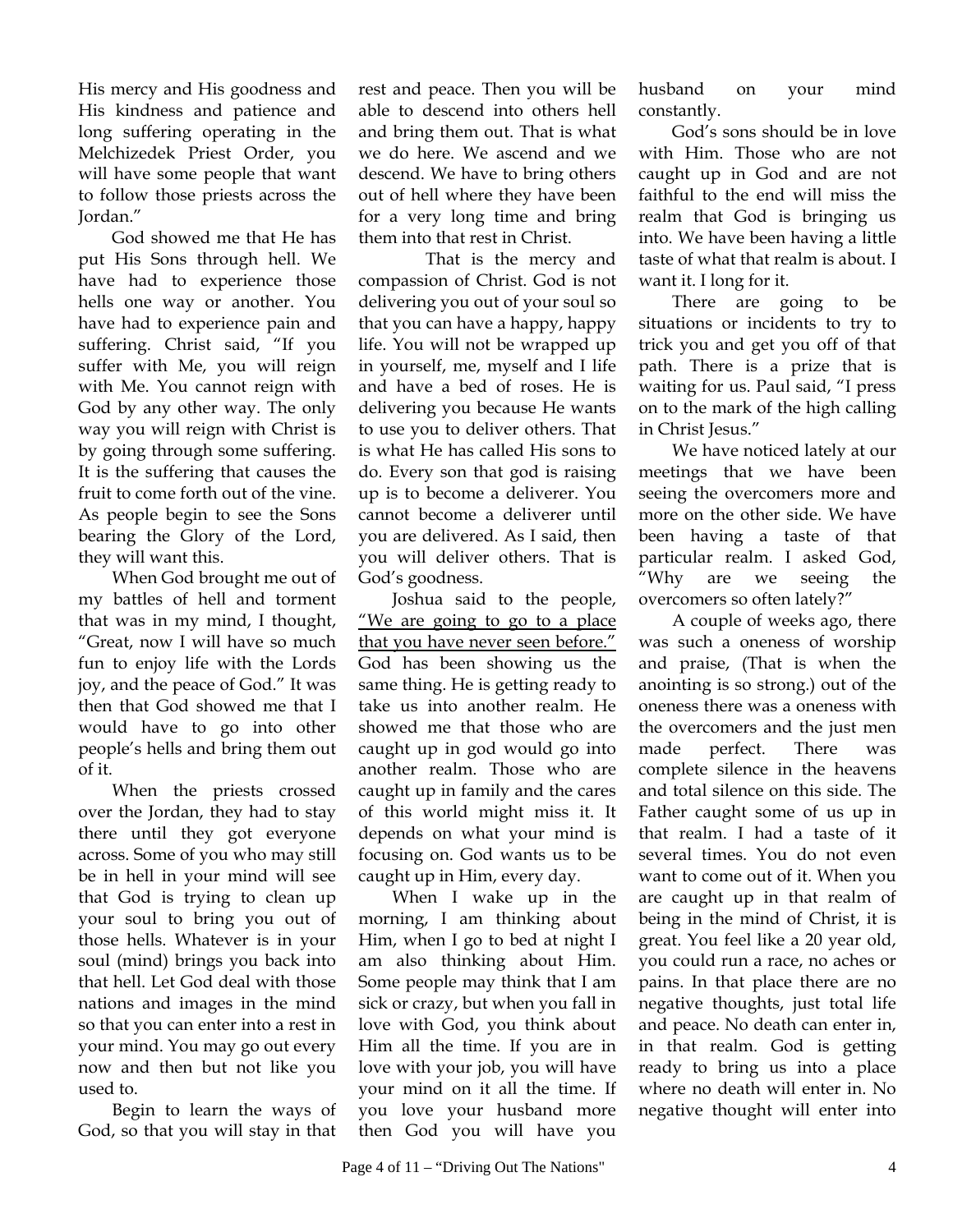that realm. It is just nothing but life, life, life.

When we come to the final touches, whatever is left in your house will be totally consumed. Every imagination, will be consumed by the fire of the Lord. Nothing will be able to stand in the presence of the Lord. Those things that are in you that offend the kingdom of God will be consumed. God is sending His angels and whether you like it or not, I am one of those angels that God has sent in the midst of you. I am here to deal with what is in your soul that offends the kingdom of God. It is those things that are in your mind that robs you of your peace and joy and your life in Christ. Those things that rob you of that righteousness and holiness that is in God. God is a holy God and He has called us to be a holy people, a righteous people. He is raising up His sons to not be entangled with the affairs of this life and cares of this world. If we are like the people of the world then they will not be able to see the difference. Some children do not want to go to church because they see that some Christians are hypocrites. They notice that they go to church on Sunday and act like everybody else during the week. Why should they follow someone like that? God's people are looking for something genuine and real. This upcoming generation is looking for some thing that is totally like God. The real thing.

An angel is a messenger who brings a word that reveals what is in the temple; what is in the house of the Lord; what is in the minds of the people. It is those things that rob you and keep you

from being who you are in Christ so that Christ can come forth out of your temple. God is getting ready to come out. He is coming out in His fullness. When God comes out in His fullness the glory of the Lord will fill the whole earth. No one can stop it. God is going to come out in His fullness and man will know that God truly rules and reigns. When He does come forth in His fullness in the earth and God's sons begin to become who they are supposed to be, the glory of the Lord will come suddenly and fill the temple. When it comes suddenly and fills this temple everything that is not like God will be completely consumed and then the glory of the Lord will fill the whole earth. People who do not know God will say – let us go up to the house of the Lord.

God's sons will not have to go out and pass out tracks or be on the radio. They will not have to make announcements. When your mind is totally transformed and that is getting ready to happen, God will say – "This is My beloved son in whom I am well pleased." God is renewing your mind. He renews and transforms it, a little here and a little there. It would kill you if He did it all at once. When God declares," This is My beloved son." it will be no man, but JESUS ONLY. That is when the world will see Jesus. To see Jesus is to see the nature of God and the expression of the Father. When they saw Jesus they saw God's love. That is what the world is looking for. They are looking for love, not religion crammed down their throat making them feel guilty; but a word that will make you fall in love with God. You

just want more of Him and you want to change. You want to let God deal with those areas in your soul that cause you to fall into sin. You will not run from it. You will want it because you will see how much God loves you.

As Joshua said, "sanctify yourself, get ready." You are going a way that you have never gone before. That is what God is saying here. He said even the works that you have seen in the past ten years; you have not seen anything yet. You will see greater works because God is greater in you. There has been an expansion in the mind. Every time God transforms the mind He expands Himself. Joshua said, "Look at the Hittites, Jebusites and the Amorites." We call them termites. Termites like wood. They eat 24 hours a day. Just like the mind, it goes all the time, around and around. We feed on thoughts all the time. God is driving out the nations- (thoughts). God told Israel that He would not fail them and that He would drive out the nations. If you trust God with your life, He will not fail you. He will drive the nations out. You will not have to go through anymore changes when they are all driven out. That word will not even exist. There will be no need for the mind to be transformed. You will not have to go through another fire experience or another hell. You experience a dark moment in your mind when certain thoughts are still there and they creep out. They do not come out when the sun is shining. The bugs, insects and creeping things stay hidden in the daytime and come out at night. That is what happens with you and me. This is the earth (us)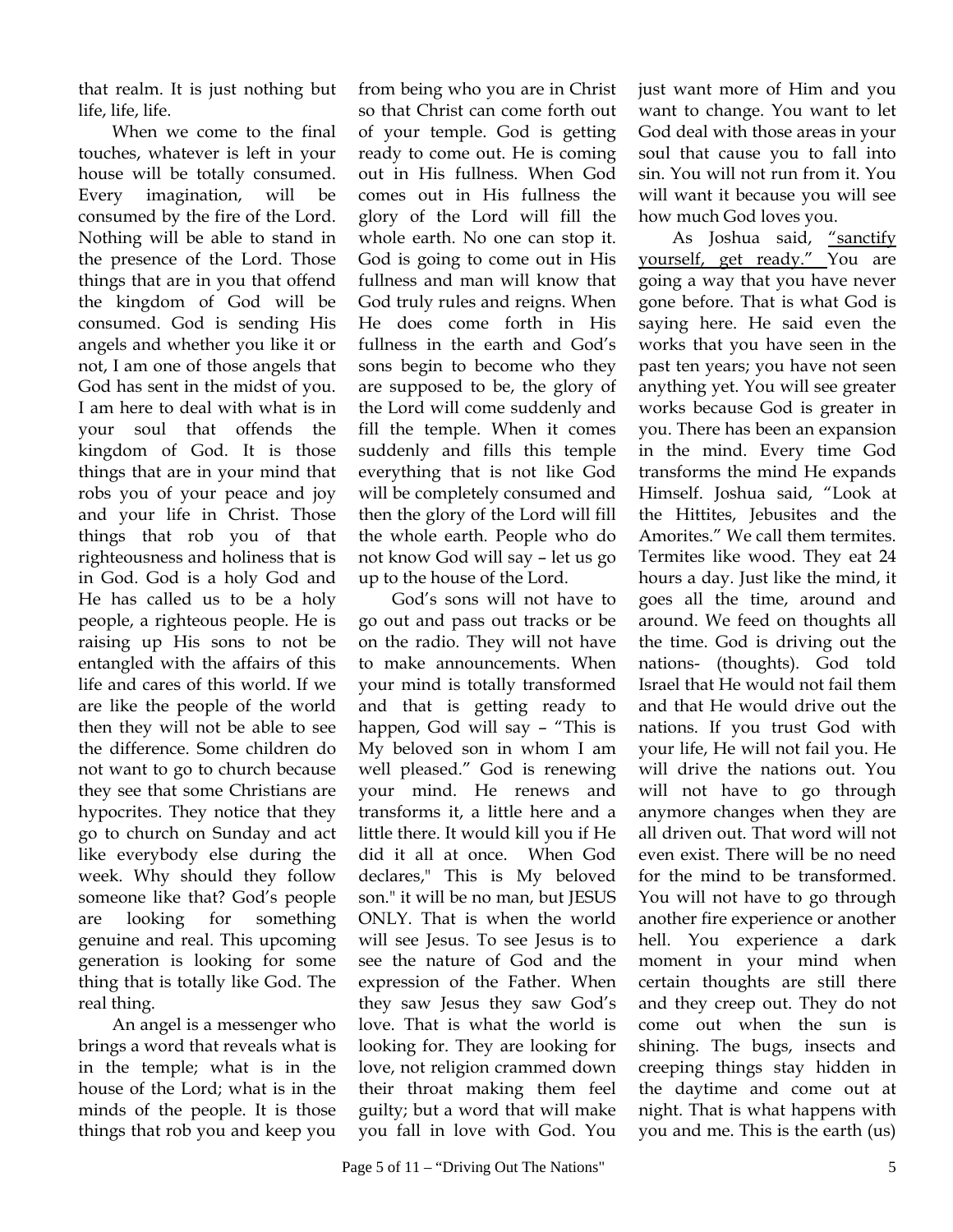and when we have night-time it is a dark moment in the mind. When you are in the daytime you are walking in faith. You are trusting God and have the peace that passes all understanding. You do not have a worry. God sometimes allows night-time to show us what is still in the mind. That is when the dark thoughts come out and also when the lion comes out of the den. You hear the serpent's voice. You hear the lion. If you are on the highway of holiness you are walking in the mind of Christ, which means you are walking in the Spirit. Your thoughts are pure. The lion cannot talk to you then. The lion is the serpent; the carnal mind. In the past have you ever been in the presence of the Lord, and experience a high? You are so happy but then something hits you and you are down. That is what happens to some of God's people. They are 'yoyo' Christians. We are not 'yo yo' Christians hardly anymore. We are on the highway of holiness. The lion is not there. He is not roaring. He can only rear with those thoughts when you get down and are reasoning and when you start leaning on your own understanding that is when you come off the highway. The highway is the narrow way. Jesus said, "There is a narrow way and few there be who can find it. There is another path, which is the broad way. It is a path of destruction." The broad path is where the carnal mind operates. It is listening to your soul and all those negative thoughts; disobeying God and doing your own thing. You are saying God is not going to tell me what to do. I am the boss of this house. That is

when you became the serpent again. When you get down there, more and more negative thoughts come in. You only stay there as long as you want to stay there.

I used to have pity parties. Have you ever had a pity party? You find that you are all alone. There is nobody there with you. You are all by yourself. No one wants to stay with a depressed person. I was depressed for 15 years. I developed a real good depressed mind because of the hells that I had experienced in my life. It took God a long time to get me out. "As a man thinketh, so he is." You create by whatever you are thinking. You either create good or you create evil with your thoughts. However you see yourself, is how you portray yourself to others. You may; have been put down as a child and told you were no good and would not amount to anything. You heard that so much that you believed it. Basically, you carry that through your life. But when God gets a hold of you that changes. He starts changing your mind and you know who you are in Him.

Deuteronomy 7:1, When the Lord thy God shall bring; you into the land, whither thou goest to possess it and hath cast out many nations before the Hittites, Girgashites, Amorites and the Canaanites, (these are all the ite brothers which are thoughts that get you in your self will) seven nations greater and mightier than thou. These nations are images that are in the mind. Sometimes they are strongholds. Some of these nations are fear, unbelief and doubt or the cares of this world. Verse 2, And when the Lord thy God shall deliver them before thee; thou shalt smite them, and utterly destroy them. Israel didn't and that is why they did not enter into the Promised Land. Only the little ones did. They never entered into a rest.

 Verse 2, and thou shalt make no covenant with them, nor show mercy unto them. God is saying that if there are any more nations in your mind that cause images, you are not to show them any mercy. You are to seek the Lord to consume those areas.

 Verse 3, Neither shalt thou make marriages with them. (Marriage is a union) Sometimes we have a union with our thoughts. You can have a thought in your mind that exalts itself above God. Everybody here has, at one time or another. Have you ever had a thought in your mind that you dwell on more than anything else? You get an idea in your mind of wanting something and you will not let it go. For an example, you might want a car and you cannot let that thought go. Or you may want a boy or girl friend. You are thinking about that all the time. God will meet your needs but you have to keep your mind on Him and not give those thoughts energy. You might even get the wrong thing. We know that happens.

Verse 3, Neither shalt thou make marriages with them, thy daughters thou shalt not give unto his son, nor his daughters shalt thou take unto thy son.

Verse 4, For they will turn away thy son from following me; that they may serve other gods, so will the anger of the Lord be kindled against you, and destroy thee suddenly.

Many of God's people, spiritually die, because they do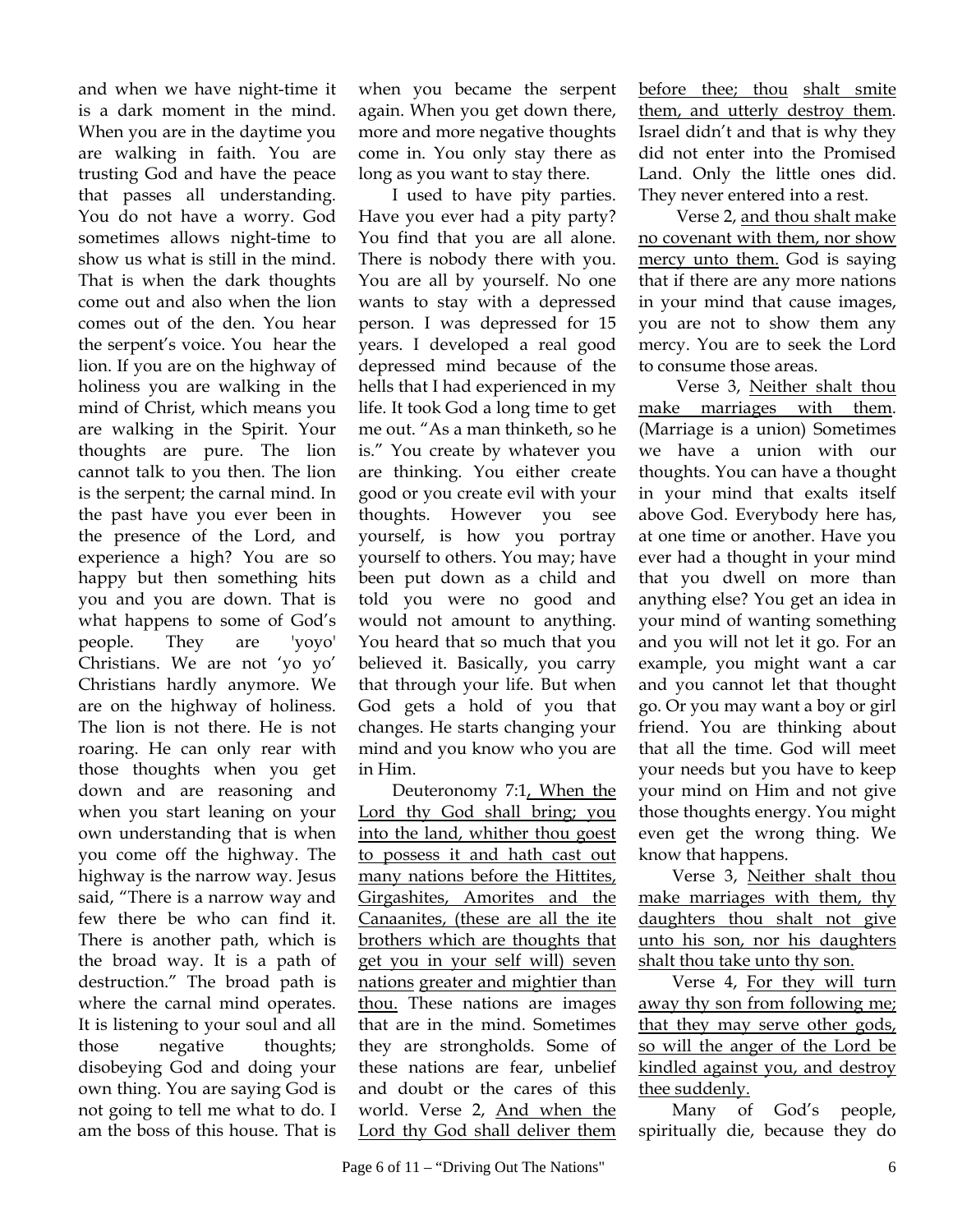not allow the Lord to deal with their thoughts. God turns you over to your own thoughts. That is one of the worst judgment that you can have in Christ. God will deal with an area for a long time and if you do not want Him to deal with it, He will turn you over to it, if you like it that much. The very thing that He turns you over to will eventually hurt you or destroy you. Then when you realize you do not want it anymore, you are ready for God to change you. I am just teaching you the ways of the Lord.

Verse 5, Thus shall ye deal with them, ye shall destroy their altars, and break down their images, and cut down their groves, and burn their graven images with fire. He is releasing your generations so that they will not affect you anymore. The sins of the fathers have been carried down to the third and fourth generations. That is why God is releasing them.

Verse 6, For thou art a holy people unto the Lord thy God; the Lord thy God hath chosen thee to be a special people unto himself, above all people that are upon the face of the earth. Now these are the promises to Israel if they obeyed the Lord.

Verse 13, And He will love them and bless them, and multiply thee; He will also bless the fruit of thy land, thy corn, and thy wine, and thy oil, the increase of the vine, and the flocks of thy sheep, in the land which He sware unto thy fathers to give thee. Meaning you will start coming forth abundantly with the fruits of Christ. You will come into a word like you have never heard before. Every time you let God change you and let Him deal with certain areas, you will come into wisdom and understanding and more anointing.

Verse 14, Thou shalt be blessed above all people. There shall not be male or female barren among you or among your cattle.

Verse 15, The Lord shall take away from you all sickness, and will put none of these evil diseases of Egypt, which thou knowest upon thee, but will lay them upon all them that hate thee. When all those nations in us are dealt with there will be no more sickness in the body. Those who are living in this world with the cares of this world will not put the diseases on you if you allow God to drive out the nations.

Verse 21, Thou shalt not be afraid of them; for the Lord thy God is among you, a mighty great and awesome God.

Verse 22, And the Lord thy God will put out those nations before them little by little; thou mayest not consume them at once, lest the beasts of the field increase upon thee.

Verse 23, But the Lord thy God shall deliver them unto thee, and shall destroy them with a mighty destruction until they be destroyed. He will deliver kings into your hand. Meaning, every ruling thought that is in your mind.

 That is why we are binding the kings. The reason the Lord is dealing with other peoples minds so much here is because of what God has dealt with in you in turn you are able to judge what is in someone else. This happens when you have allowed the Lord to judge the strongholds that are in your own mind and in your own soul. 2 Cor. 10:4, your weapons are not carnal but mighty through God in pulling down strongholds. Every thought that comes in your mind that is totally against God's Word and the Truth – let God deal with those strongholds. Get in a readiness. When you have allowed Him to deal with those things and you have obeyed Him, be ready for Him to use you to begin to judge others that are disobedient in their own mind.

The more you let God transform your mind, the more you ascend and your light gets brighter and brighter. Every time we come together here, we have to release people. They see the light. This is the day of the Lord, the day of the Great White Throne. It is the day of God raising the dead up out of the sea and He is bringing the dead before the Great White Throne. The Great White Throne is the mind of Christ. The mind of Christ brings forth a righteous judgment. The mind of Christ is in God's sons. Isaiah 60:1 says, Arise, shine for thy light has come, and the glory of the Lord has risen up on thee.

God told us to arise a long time ago, but we could not arise because of what was in the mind. When we let God deal with what was in the mind we started ascending in the spirit. Then the nations started to see it. What were they seeing? They saw a light. These nations are people with imaginations and nations in their mind.

You know what it is to live in torment and without peace. You did not have peace until you met Jesus. He is the only one who has the peace. Without being born again and walking in the course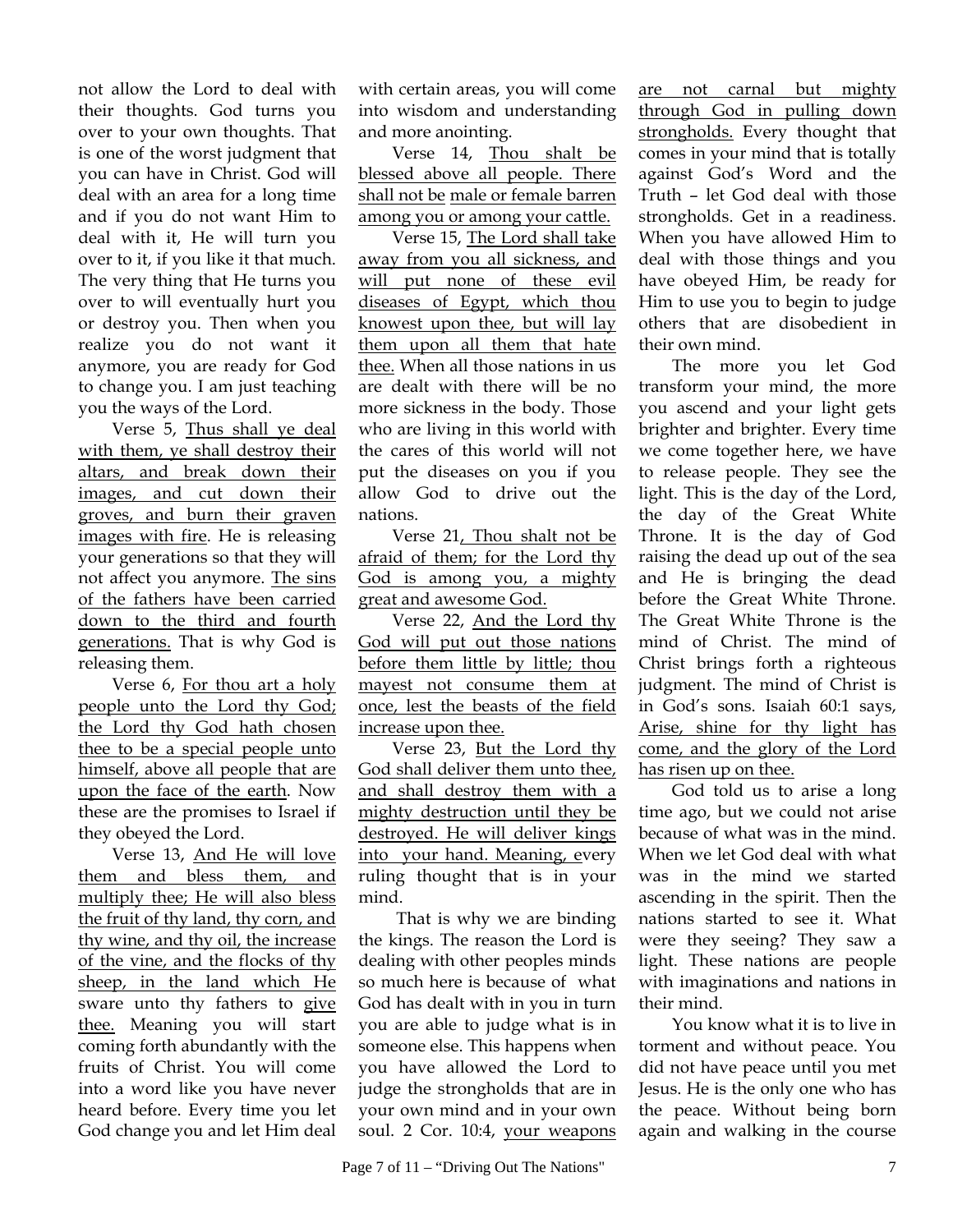of this world, you are in darkness in your mind. You had no spiritual awareness whatsoever, not being conscious of God. You had soulish thoughts. Some of us had to wait many years before being awakened. When you begin to enjoy the peace of God, you get used to it. You sometimes forget what it was like when you did not have God in your life. You have enjoyed the peace of God. Think about the people who have been dead for a long time. They are in the sea because of their human thoughts. They are on the other side but no one really totally dies. The soul and spirit live on. When you die, the body is not there but the soul and spirit lives. There are souls wandering through the earth trying to find rest. Some of these spirits have wandered for 2000 years. When God's sons begin to arise, they see the light. If you had been in bondage and you were dead in the sea and tormented with your own thoughts and you saw a bright light you would want to be free.

Remember when Jesus was coming forth, the people saw a bright light. They wanted to be free and be released. Read Isaiah 60, it says, Nations will come and bring their treasures. What are the treasures? It is not all kinds of jewels, money and gold. The treasures are people; people that ruled once. The rulers are bringing the people here to be released. They are seeing the light. Isaiah 60 says that, you will be a people who will have your gates open continually and shall not shut your gates. What are your gates? Gates of praise, gates of salvation. The gates are open so they can come into Christ. God

is allowing the open manifestation to happen to those who have waited to be released for a very long time. There are many people who are in their body, who do not want to be released. The people who died in Noah's time were dead for 4000 years and were in hell in their minds. They were not somewhere in China or down in a hole in the earth. (Some are taught this by religion). They were in this earth, in the carnal mind. Read about it in 1 Peter. The prison was, their own thoughts. What did Jesus do? The first spirits that He released were those during the time of Noah. Jesus knew they were good and ready to come out of the prison of their mind. He brought a host of them out of the graves. They walked down the streets of Jerusalem with Him. Even Joseph came out of the grave. The people saw this. That must have been a sight to see. It is scriptural; it is in the Word.

Jesus is the pattern. We are to follow Jesus. He is the way, the truth and the life. If you follow Jesus you begin to find the way, you find the truth and then you enter into life. You come into resurrection when you come into life. Death and resurrection go together. When He resurrected; that is when He started to deliver the dead in a greater degree. When we started ascending and started entering into resurrection life, God started ministering to people who needed to be released who had waited thousands of years.

Something is getting ready to take place. I do not know the hour, that is God's business. We have seen it though. God is getting ready to catch you up in

Him. We are getting caught up, to meet the Lord in the air. That is exactly what is going on right now. We are being caught up in Him in the realm of the Spirit. When God puts the final touches on, there will be an ascension into that deeper realm. When that happens we will become totally one with the overcomers on the other side.

 Some of you are tired of waiting. You are saying how long do I have to wait?

In Hebrews 2, All the just men made perfect – Moses, Noah, Abraham, Sarah, Daniel, David, Joseph – all those that were slaughtered or killed. All those people who walked with God and God did wonders in their lives. They are the cloud of witnesses that we are surrounded by. They could not receive the promise, for that is their full inheritance. They could not enter in to that full perfection. They are still waiting for the sons on this side. We all have to enter in together. I did see that the sons on this side and those on the other side will become one. We will be swallowed up in **the Son**. That is when the glory of the Lord fills the whole earth. I saw many many people on this side wanting to know the ways of God. Nations will be coming. God is judging nations now. China for example – why is China still totally in bondage? Why does Communism still rule? Why do they still do what their ancestors did way back in time? It is because of the nations in their mind. If you want change you have to deal with the nations in the minds of the people in order to bring about change in the country. You also have to deal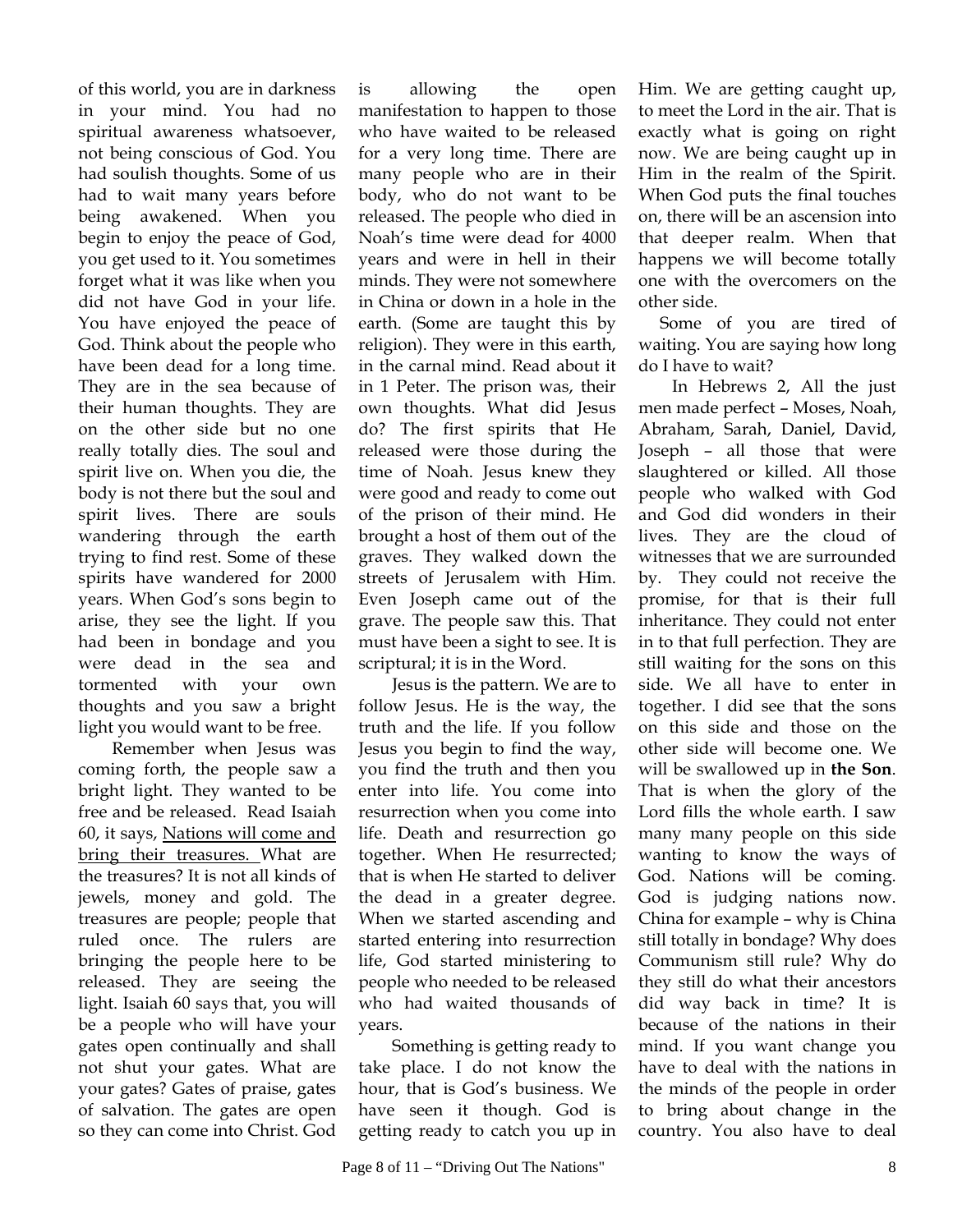with the nations in the invisible realm. (Their ancestors who died.) Their generations on the other side still keep them locked in time. They worship the thoughts of their ancestors. When the glory of the Lord fills the whole earth, these nations will have to come into subjection to the Father and they will have to come into the feast of the Tabernacles. Those who do not come into this Feast will go back a curse. That is scriptural.

I get so excited when I start seeing the plan of God unfold for mankind and creation. Scripture says the earth will become the Lords. The kingdoms of this world will become the Lords. That is something to think about. The Father is trying to raise you up high above the nations into the mind of Christ. You will be above all imaginations and nations in the mind. It shall come to pass that, Thou shall harken diligently to the voice of the Lord. That is the key. As we continue to Obey the Lord and to harken diligently to the voice of the Lord and do all that He commands us to do, God shall set thee on high above all nations of the earth. Sometimes you pick up a vibration of some nations around you. You can pick up vibrations from the people around you. Sometimes those thoughts affect you. But as you continue to obey God, He will raise you up above all nations in other people. He will cause you to worship HIM and he will start to deliver the nations; the (generations) and the imaginations and bring them into a rest (in Christ) and then you will feel a release and have your rest in Christ once again. Those

thoughts will not affect you anymore.

God wants you to stay on the mountain of the Lord. The mountain of the Lord is the mind of God, the Kingdom of God. Isaiah 2, This Mountain is exalted above all other mountains, hills and valleys.

One time I was in the Smoky Mountains and I wanted to climb a mountain. I could not wait to get to the top of that mountain. When I did, there was an overlook viewing area there with telescopes on it. I looked through a scope and found that this mountain was higher then all the other mountains around. I heard the Lord say to me, "Look at those mountains and trees – one is a little higher than the other." Every person is on some kind of a mountain. A mountain is the state of the mind. Some are on Mount Esau, which is the carnal mind. That is where they live. They live in their soul. You can tell what mountain they are on by their conversation. Some are on Mount Religion. They have a lot of fear of God. They just let their minister or priest talk to God. They do not know that they can get a hold of God for themselves. They are still on Mount Sinai. There are lots of different mountains.

Wouldn't it be great if we all came together here in the Lord. If that happened, more nations would come because there would be more power and anointing. The would say, Come and let us go up to the mountain of the Lord. That is when God can drive out the nations in their minds so that they can worship God.

Deuteronomy. 28:2 It says, The blessings of the Lord will overtake you when He sets you above all the nations. That is when the blessings will overtake you.

God has to shake your heavens and your earth now and then. We call it, shake and bake. God shakes you and the He puts you in the fire. Look at Haggai 2:6, For thus sayeth the Lord of hosts; yet once, it is a little while and I will shake the heavens and the earth, and the sea, and the dry land. He is shaking the heavens that are in your mind.

I was raised a Baptist and I was taught that I could get to heaven after I died. They did not teach that I could experience heaven right now. They put it off in the future. The Kingdom of God is NOW. The Kingdom of God is within you. Heaven is wherever Jesus is. If Jesus is within you, than you have heaven right now. Why do I have to wait until I die to go to heaven? What is heaven? It is righteousness, peace and joy in the Holy Spirit. As long as I am walking in the Spirit, I have peace and joy and right thinking. So therefore, I can walk in heavenly places right NOW. We are heavenly brethren.

We are living in heavenly places in Christ. It is only when you are in the mind of Christ that you are in heaven. God had to shake the doctrines that you were taught. He also started shaking your earth – thoughts in your mind. God is shaking the sons.

Haggai 2:6, Goes on to say, I will shake all nations. It means He will shake everything in you that is not like Him. All those thoughts in your mind that offends the Kingdom of God. "I will shake those nations". It goes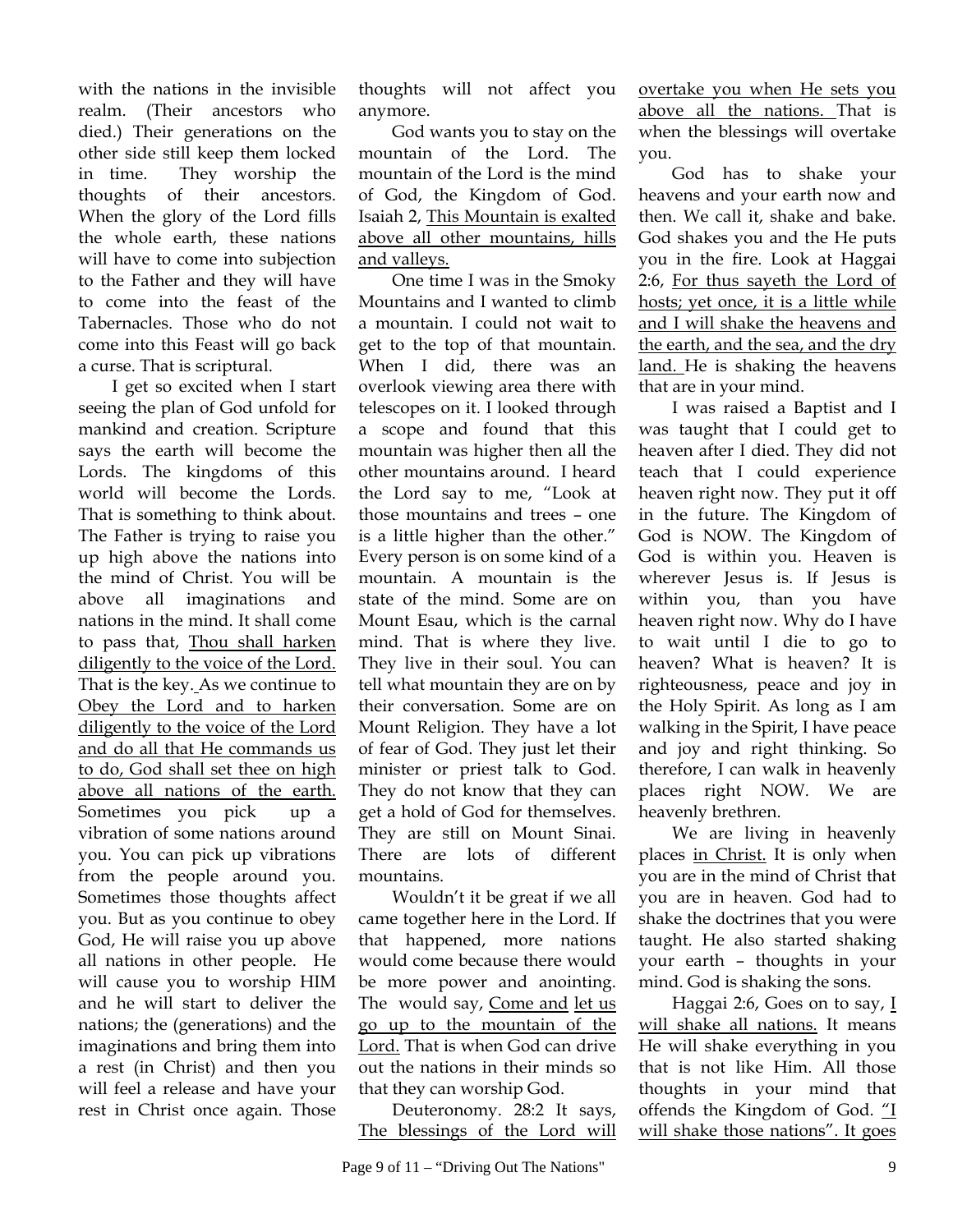on –"and the desire of all nations shall come; and I will fill this house with glory", saith the Lord of hosts.

I have had visions of that; where I have seen the Lord come right in and consume those last things in us, and the glory fill the whole house. "The silver is Mine, the gold is Mine," sayeth the Lord of hosts. This means the body has come into full redemption. Silver is redemption. This is the redemption of the body, soul and spirit. He is saying, "the silver is Mine, the gold is Mine" because that is the nature of God. The house is filled with the nature of God. You are the house of the Lord. "The glory of the latter house shall be greater than the former; and this place will I give peace and prosperity, sayeth the Lord of hosts."

God has dealt with a lot of nations in you already. That is why God can and does use us here, as a body, to rule the nations with a rod of iron, in various countries. You cannot go out and tell everybody this. How can God bring change in countries? He has to deal with what is in the heavens first. What is He dealing with? He is dealing with the minds. He deals with the peoples' minds and it brings change.

He is bringing the Kingdom without them even knowing it. The Kingdom of God is without observation. You cannot see it. God is doing it a little here and a little there and He is bringing changes in different countries without them even knowing what He is doing.

Joshua was told to possess the land. In Psalms it says to God's sons – God has given you

the nations. That is your inheritance. God is not only your inheritance but Russia is your inheritance, England, China, Brazil, the Philippines, all are your inheritance. They need change. How is the change going to come about? When the sons start using the rod. The rod represents authority. They will have more authority when God has judged the nations that are in them. Then they can judge those who are disobedient.

Revelations 2:6, This promise is only to the overcomers. He who overcomes will be victorious. If you understand the natural, you will understand the spiritual. In the natural you have people in high positions; presidents, CEO's etc. and then there are others who have lower positions. In God there are various positions. It is God's government. If you read Revelations 2:3, you will see that God is talking to the whole body of Christ. The seven candlesticks, the seven churches are the whole body of Christ. Seven means completeness. Jesus is talking about the whole body of Christ in both those chapters but right at the end He is talking to the overcomers, the sons of God. Those promises are not given to any of those mentioned before you come to the overcomers. Who is an overcomer? An overcomer loves change and loves to overcome what is trying to overcome them. Overcomers do not like anything in their life that controls them. Actually hates it. Anything that is in control of them is despised. They start seeking God because they want a change. They want to overcome what is overcoming them. They over -come the world, religion and the carnal nature because they keep on submitting to Christ. They obey the Lord and continually overcome. Notice – it says – he that overcometh. It is a continual thing. Some of God's sons get halfway and are almost there and they give up. God's sons do fall at times. He allows you to fall because sometimes you get a big fat head and think you are better than everybody else. Samson was an overcomer, but he fell. But when he fell, he did not stay there. He wanted to find out where the strongholds were. Where were those thoughts that were making him fall?

I have to go back to Psalm 118. David was another overcomer and he fell. It was a woman who made him fall. A woman looking so good to him. He was on his rooftop. What happened to him? He got in the carnal mind. David was a ruler, a king. God caused him to rule over Israel. He was driving the nations out of Zion. We drive the nations out of Zion. That is what we do here. The nations have to be driven out of you. If you hang in there, eventually the nations will be driven out. God is going to drive them out. If you leave and give up, it is because there is something in you that does not want to be driven out. It might be a spirit or it might be an area in your soul that you do not want to change. That would be the reason that you left because you did not want to be dealt with something in you. David was doing well and doing what a king should do. He was ruling and reigning and he was supposed to go into battle to deal with more of those Philistines. Those ruling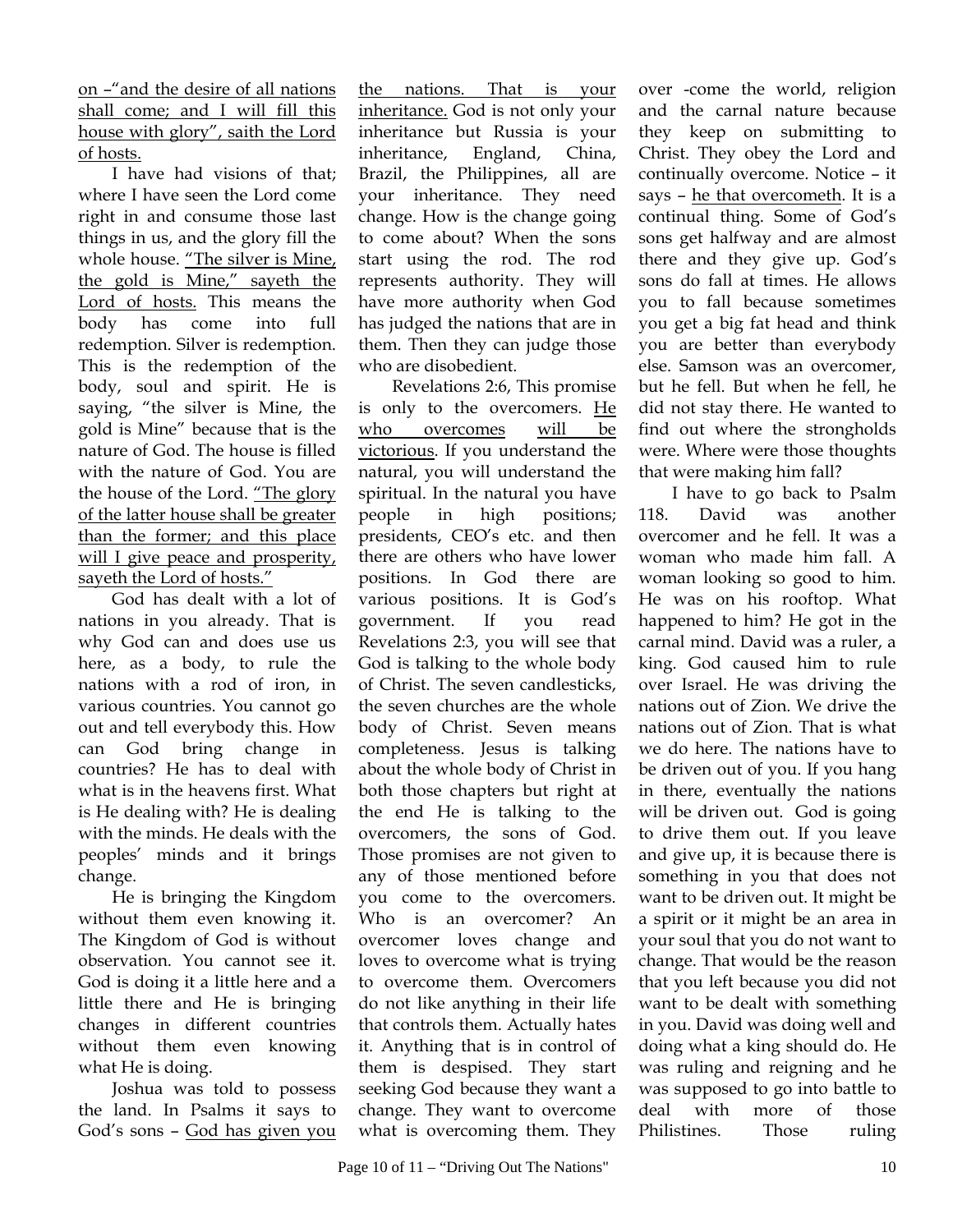thoughts, which were affecting Israel. He wanted to stay home and play. Have you noticed that you sometimes get the idea that you would like to take a vacation, to do your own thing? The tempter will look you right in the eye. David said, "I am tired of being king and tired of doing what God wants me to do. I am going to send those other guys out and let them go in to battle. I do not want to deal with this. I will stay home and play." He got in his carnal mind and looked out and saw the lovely woman. She was standing over there and she looked so pretty. He said, "She is mine." He looked outside of himself. He thought this woman was going to bring him happiness. He thought she would be the best thing that ever happened to him. His mind made her look better than she actually was. If he were in the mind of Christ, he would have found out that she was married. She was married to another man. He started worshiping that thought and lost sight of God. He also lost sight of his kingly position that he had in God. He totally lost sight of who he was. All he could think about was that woman. The carnal mind is tricky, very clever. It starts making plans. How am I going to get that thing? I am going to do whatever I have to do to get what I want. He went to bed that night dreaming about it and making plans as to how he could get that woman. He sent for her and she came. He found out that she was married, but that did not change a thing. That desire (thought) already had a hold on him. If he had worshiped and praised God and said, God forgive me for that thought,

because it is trying to seduce me and get me off of my goal; he would not have fallen. But God let him fall so that he would have more mercy for Israel.

 You do not have to have that fall if you let God deal with that image. When you sin once, you then cover up. You hide behind the tree. Adam hid from God. He covered himself with fig leaves.

 David hid also. One sin leads to another sin. Next thing you know he is lying. Then he got into murdering. He planned to get rid of the husband so that he could have her for good. I will just send him to the front line. He will be killed for sure. I will send him to the worst battle and then that will be the end for him. Then she will be mine.

 When you go deeper and deeper in sin you believe your own lie. You believe that you are right and everyone else is wrong. That is a reprobate mind. God has taught me by watching how this works. I have seen this happen.

When the prophet came to him and told him, David thought he was talking about someone else. He knew he did not kill the little lamb. He talked about what God should do to the person who did that. Sin is death. It does not bring life. It brings death.

Read Psalm 51, David cried, have mercy on me. David fell out of the presence of God, out of the peace and joy of the Lord, and into hell. God knew that David had lust in his heart but David did not know that it was still there. Here he is king and he is ruling but there is still something there to be dealt with. He is saying have mercy on me o'God according to thy loving kindness. According unto the multitude of thy tender mercies blot out my transgressions. He wanted those areas in his soul to change. Sometimes it takes a fall to make you want to change. He said in Verse 2, Wash me thoroughly from mine iniquity and cleanse me from my sin. You can almost feel his pain. You can almost feel what he was going through. He was feeling the separation from the presence of God. Verse  $3, 1$ have acknowledged my transgression and my sin is ever before me.

That is what brings about change – when you begin to acknowledge it. It is between you and the Lord and you letting Him deal with your sin. Verse 4, Against thee only, have I sinned and done this evil in thy sight; that thou might be justified when thou speakest and be clear when thou judgest. Verse 5, Behold, I was shapen in iniquity and in sin did my mother conceive. That sin was in his generations. It came from his mother's side – which his mother conceived. Verse 6, Behold thou desirest truth in the inward parts. He wants God's light and truth to go right in his mind, in those hidden places. Those secret thoughts that are deep in the mind. Go in those inward parts, Lord. He says, in the hidden parts thou shalt make me to know wisdom. Verse 7, Purge me with hyssop, and I shall be clean; wash me; and I shall be whiter than snow. Verse 8, Make me hear joy and gladness that the bones, which thou hast broken, may rejoice. Verse 9, Hide thy face from my sins, and blot out all mine iniquities. Verse 10, Create in me a clean heart, o'God; and renew a right spirit within me. Verse 11, Cast me not away from